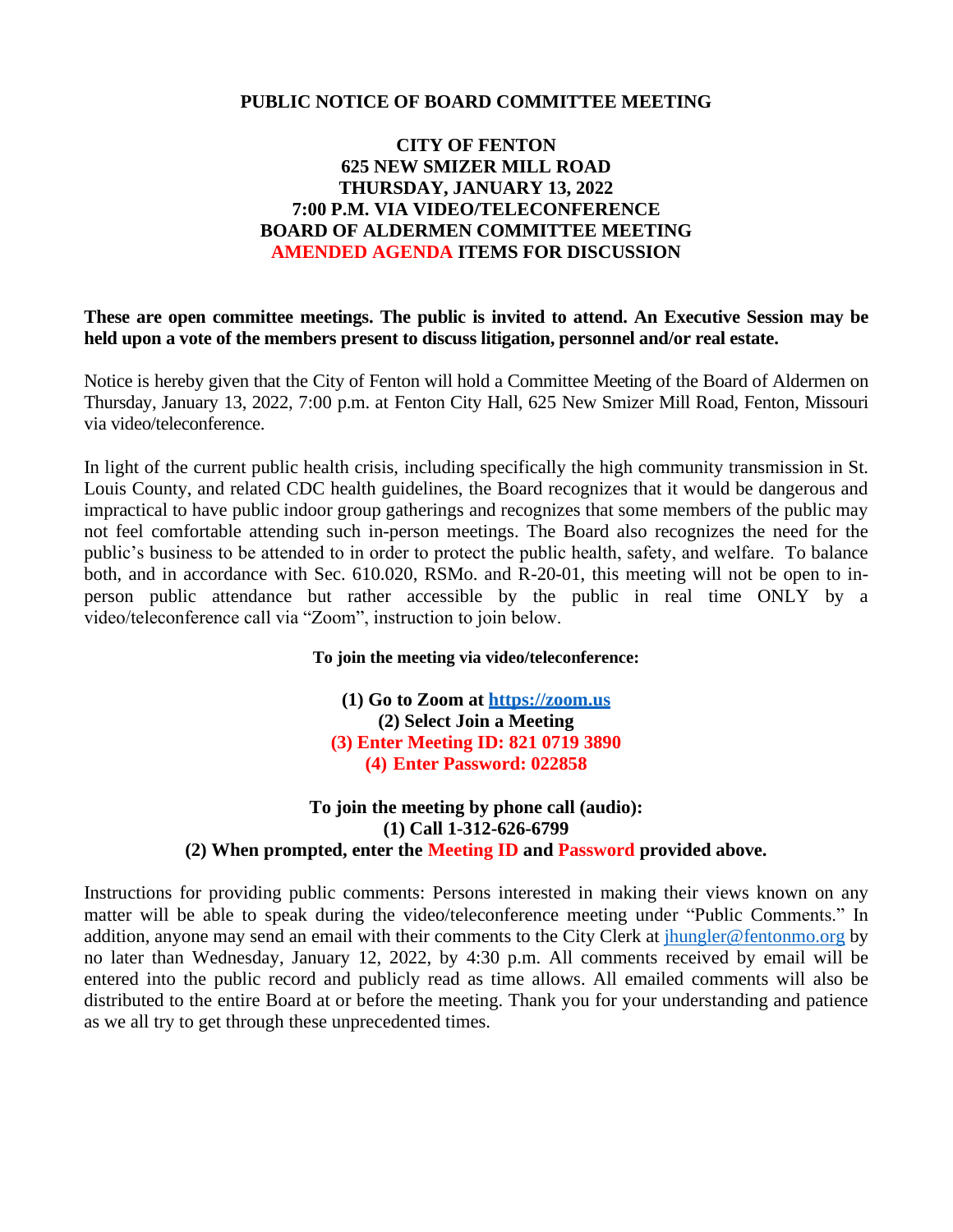| <b>ATTENDANCE:</b>        | <b>Present</b> | Absent |                      | <b>Present</b> | Absent |
|---------------------------|----------------|--------|----------------------|----------------|--------|
| <b>Ralph Cruts</b>        | (              |        | <b>Chris Clauss</b>  |                |        |
| <b>Kevin E. Yarbrough</b> |                |        | <b>Robin Huels</b>   |                |        |
| <b>Brian Wisbrock</b>     |                |        | <b>Tom Heard</b>     |                |        |
| <b>Joe Maurath</b>        |                |        | <b>Susan Jokerst</b> |                |        |

**Mayor Bob Brasses**

# **CALL TO ORDER**

## **PLEDGE OF ALLEGIANCE**

## **ROLL CALL**

## **MAYOR'S COMMENTS**

## **PUBLIC COMMENTS**

**POLICE/MUNICIPAL COURTS** – *Ald. Cruts, Chairman (Wisbrock, Clauss, Jokerst)*

• **Consideration of adopting regulations related to vehicle tampering and vehicle prowling – See 1/6/2022 memo from Nikki Finkbiner.**

**PERSONNEL** – *Ald. Maurath, Chairman (Cruts, Huels, Jokerst)*

- **Presentation by LAGERS representative regarding the LAGERS retirement plan.**
- **Consideration of a new job description for a Recreation Association V - Swim Instructor – See 1/6/2022 memo from Jane Hungler.**

*Motion required.*

**COMMUNITY DEVELOPMENT AND AFFAIRS** – *Ald. Clauss, Chairman (Yarbrough, Maurath, Heard)*

• **Discussion regarding regulations for Commercial Vehicles – Alderman Wisbrock.**

#### **CAPITAL IMPROVEMENTS** – *Ald. Huels, Chairman (Cruts, Maurath, Heard)*

• **No items for discussion.**

#### **PUBLIC WORKS/FORESTRY –** *Ald. Wisbrock, Chairman (Yarbrough, Clauss, Jokerst)*

• **Request to seek options regarding the City's Boom Mower – See 1/6/2022 memo from Dan Howard.**

*Motion required.*

• **Request to seek bids for grass cutting services for certain parcels – See 1/5/2022 memo from Dan Howard.**

*Motion required.*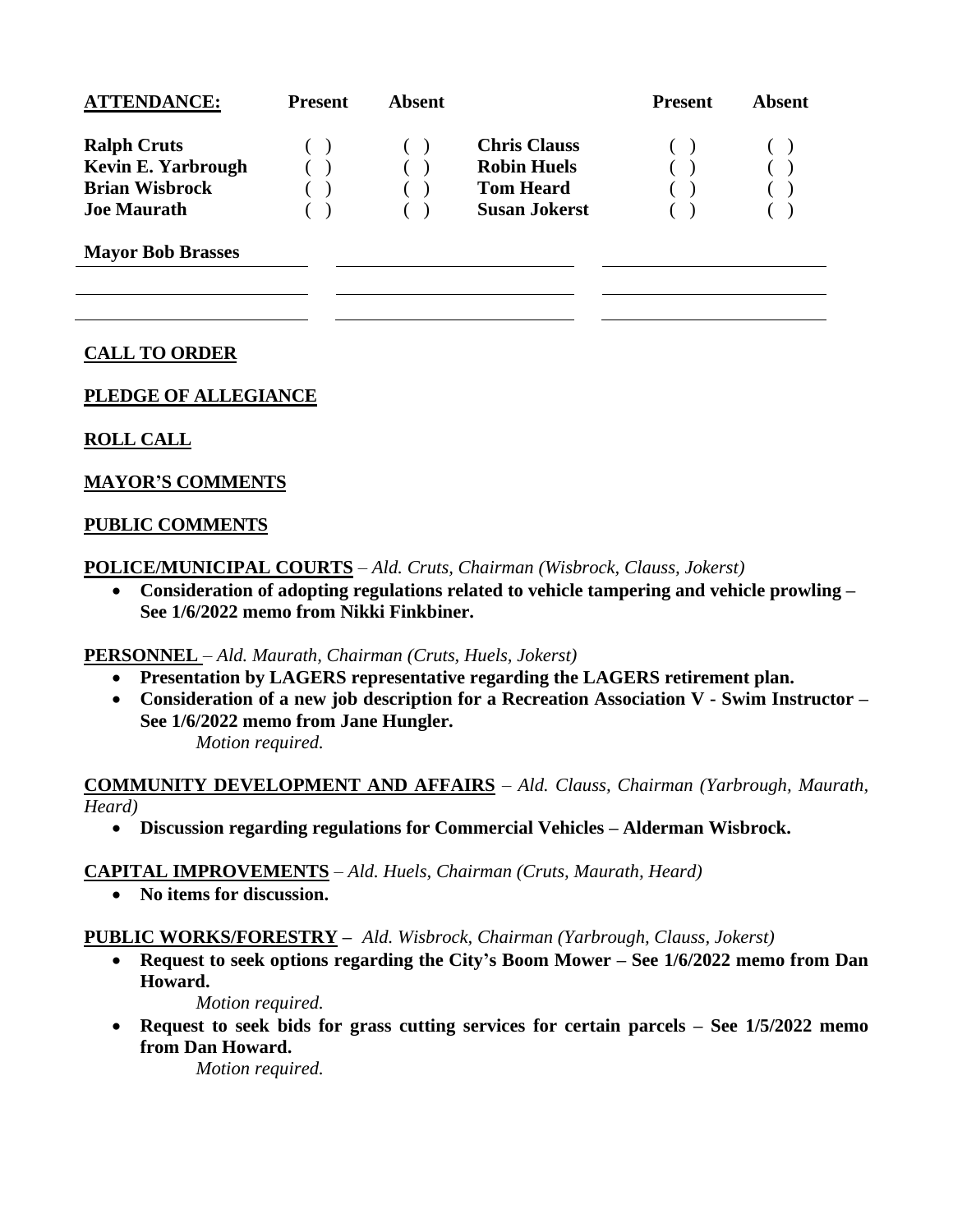• **Request to renew an agreement with SC Engineering, LLC d/b/a Cochran for on-call, as needed engineering services for another one-year term – See 1/7/2022 memo from Nikki Finkbiner.**

*Motion required.*

• **Request to renew an agreement with Fire Tech, LLC for annual maintenance and on-call maintenance and repair services for the City's sprinkler systems for another one-year term – See 1/7/2022 memo from Nikki Finkbiner.**

*Motion required.*

## **INFORMATION SERVICES** – *Ald. Heard, Chairman (Yarbrough, Wisbrock, Huels)*

• **Consideration of a proposals for cyber security services – See 1/6/2022 memo from Nikki Finkbiner.**

*Motion required.*

• **Request to purchase GovBuilt software for Community Development – See 1/6/2022 memo from Amy Starck.**

*Motion required.*

• **Consideration of a quote for new security cameras at RiverChase – See 1/8/2022 memo from Nikki Finkbiner.**

*Motion required.*

• **Discussion and update regarding the request for proposals for Lease/Purchase of Copy Machines – Nikki Finkbiner.**

**FINANCE** – *Ald. Heard, Chairman (Cruts, Maurath, Huels)*

• **Monthly Financial Report for November 30, 2021 – See 1/13/2022 memo from Tammy Alsop.**

# **PARKS & RECREATION COMMITTEE MEETING JANUARY 10, 2022 – UPDATE/DISCUSSION**

*Ald. Huels, Liaison*

All recommendations from the Parks and Recreation Committee will be forwarded to the next Board Meeting for approval unless otherwise noted.

- **Announcements from the Parks and Recreation Committee Meeting:**
	- **The following items were continued to the next Parks and Recreation Committee Meeting:**
		- **Discussion regarding possible uses and a name for City owned park parcels located at 725 New Smizer Mill Road and 905 Gregory Lane.**
		- **Discussion regarding restroom options at Fabick Nature Preserve.**
		- **Discussion regarding plantings around Westside Park and review/findings by the Missouri Department of Conservation.**
	- **The February 7, 2022, Parks and Recreation Committee Meeting will begin at 6:00 p.m. to allow additional time for annual training with the City Attorney**.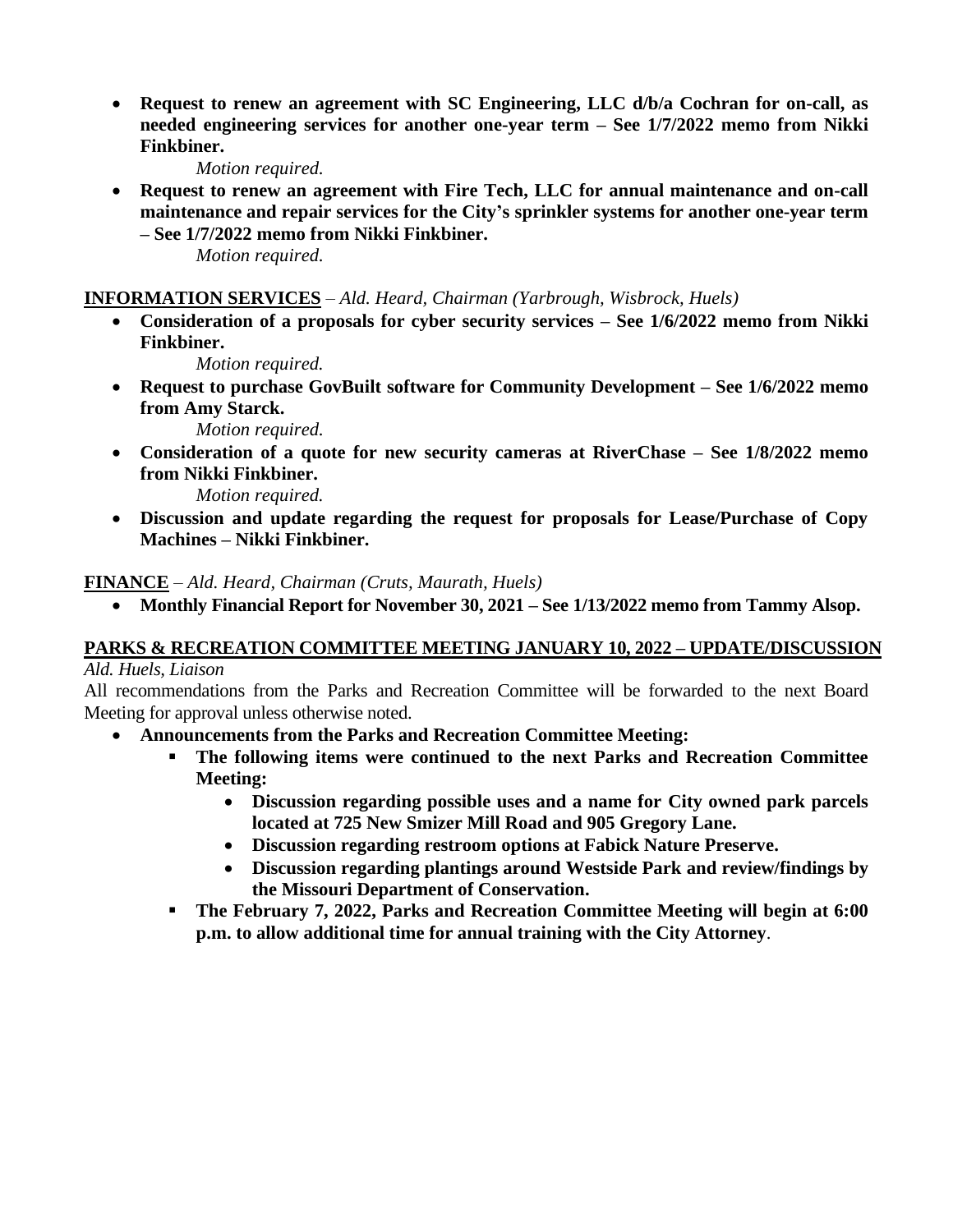- **Other items from the Parks and Recreation Department:**
	- **Consideration of a Parks Master Plan – See 1/6/2021 memo from Nikki Finkbiner.** *Motion required.*
	- **Request to reduce required Liability Insurance for ballfield rentals – See 1/6/2022 memo from Dan Howard.**

*Motion required.*

# **PLANNING & ZONING COMMISSION MEETING JANUARY 4, 2022 – UPDATE/DISCUSSION**

# *Ald. Maurath, Liaison*

All recommendations from the Planning and Zoning Commission will be forwarded to the next Board Meeting for approval unless otherwise noted.

- **The Planning and Zoning Commission recommended the following:**
	- **Approval, with conditions, of CASE 2022-SP-01: A Petition by Warren Sign Company on behalf of Grey Eagle Distributors for Sign Plan Review of proposed signage at 801 Assembly Parkway. The property is zoned "PID" Planned Industrial Development.**
	- **Approval, with conditions, of CASE 2022-SUB-01: A Petition by Fenton Land Investors to subdivide an existing 20.401-acre parcel of land being part of the Boundary Adjustment Plat of Andrew Murphy Estate and a Boundary Adjustment for existing Lot E of Fenton Logistics Park Plat Four in order to create three (3) lots. The properties are addressed as 650 Assembly Parkway and 2045 Fenton Logistics Park Boulevard and are zoned "PID" Planned Industrial Development.**

# **HEALTH/SAFETY** – *Ald. Jokerst, Chairman (Yarbrough, Wisbrock, Clauss)*

- **Request to apply for the 2022 Managed Deer Hunt through the Missouri Department of Conservation (MDC) – See 1/6/2022 memo from Nikki Finkbiner.** *Motion required.*
- **Update regarding the St. Louis County Floodplain Mapping Project – See 1/5/2022 memo from Dan Howard.**

*Motion required.*

# **MISCELLANEOUS**

- **Consideration of a Memorandum of Understanding (MOU) with the Gravois Bluffs Transportation Development District – See 1/7/2022 memo from Nikki Finkbiner***.*
- **Consideration of requests for new Liquor Licenses – See 1/6/2022 memo from Jane Hunger.**

*Motion required.*

- **Request to renew an agreement with Cardinal Vending, Inc. for Vending Machine Services for another one-year term – See 1/6/2022 memo from Nikki Finkbiner.** *Motion required.*
- **Entry level pay ranges within Public Works – Mayor Brasses**
- **Discussion regarding employee paid time off (PTO) – Mayor Brasses**

# **EXECUTIVE SESSION**

**Roll call vote to close the meeting pursuant to Section 610.021: (1) Legal actions, causes of action or litigation… (2) Leasing, purchase, or sale of real estate… and (3) Hiring, firing, disciplining, or promoting employees…**